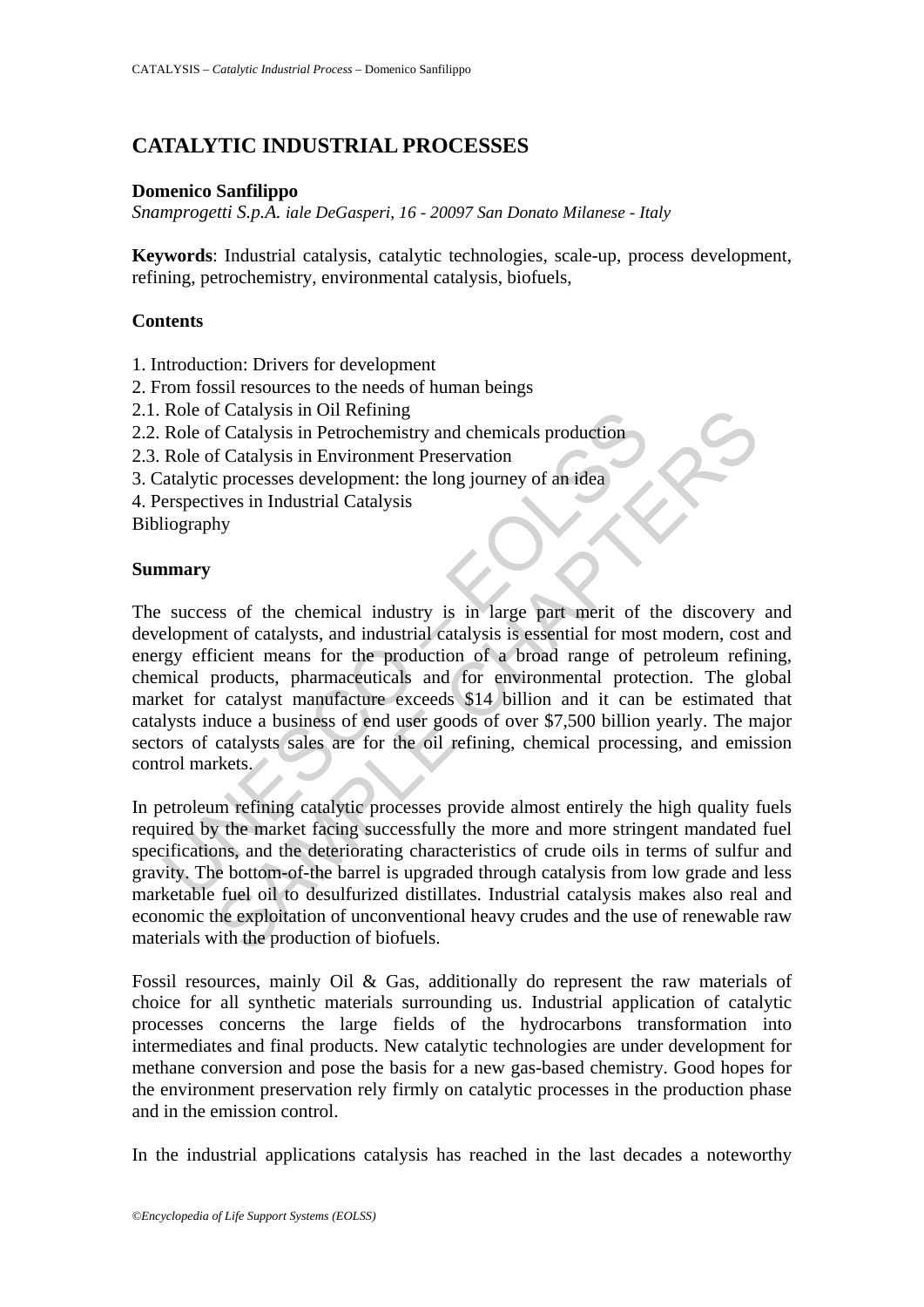degree of maturity and continues to produce innovation that is reflected in the significant contribution to the development of the modern society. This goal is achieved thanks to the closest synergy of the scientific understanding of catalytic phenomena and the scale-up of the gained knowledge into commercial application.

#### **1. Introduction: Drivers for Development**

Catalysts are substances which modify the rate of a chemical reaction without themselves being changed or consumed in the process and without affecting the overall thermodynamics of the system.

The word *catalysis* (from the old Greek  $\kappa \alpha \tau \alpha$  -, "down," and  $\lambda \nu \varepsilon \nu$ , "loosen") was first employed by the Swedish chemist Jöns J. Berzelius in 1835 to correlate observations on the promotion of some reactions made by other chemists in the late  $18<sup>th</sup>$ and early  $19<sup>th</sup>$  centuries. The substances promoting various reactions, like the conversion of starch to sugar by Kirchhoff or the combustion of gases by Sir Humphry Davy, were defined *catalysts*, and Berzelius postulated the action of an unknown catalytic force. Other chemists involved in early catalytic studies mentioned *contact processes* (Mitscherlich) or *contact action* (Döbereiner).

Envivore by an extension entertains on the promine of some reactions and by other chemerations on the promotion of some reactions made by other chemeraty 19<sup>th</sup> centuries. The substances promoting various reversion of sta by all of some swears chemist sols. Decrement the sols of the constant in the promotion of some reactions made by other chemists in the late of starch to sugar by Kirchhoff or the combustion of gases by Sir Hum  $19^{\text{th}}$ The term "catalyst" has also migrated from the world of science to everyday spoken language. It is noteworthy that this term is always used with a positive meaning. "Catalyst" from the Thesaurus of The American Heritage Dictionary is something that *incites or rouses to action: stimulus, fillip, goad, incitement, instigation, motivation, prod, push, spur, stimulant, provocation, activator, energizer, excitant*. This positive perception of a widely used tool in Chemistry is quite astonishing in these days when the societal concerns towards the chemical industry are prominent.

Since ancient times, catalytic processes were applied in order to improve humankind lifestyle. Fermentation (and therefore bio-catalysis) allowed Noah to produce his wine [Bible] or the Sumerian husbandmen to brew their beer [Arnold 2005]. Primordial catalysts were used for preparing pigments, inks, soaps that have allowed the civilization progress and the human culture growth.

The societal benefits of chemical transformations are related indeed to their technological implementation. The studies finalized to develop and scale-up catalytic processes are, by definition, application oriented: as a consequence the target of industrial catalysis is to make concrete innovations in better processes resulting in better economics, better utilization of raw materials and energy as well in improving the environmental impact.

Catalysis and catalysts play a primary role in today technology: a great part of the fertilizers, pharmaceuticals, energetic vectors and of the materials used by human beings are produced via catalytic processes. Chemical Catalysis is an essential tool for chemicals and materials production, for fuel and other energy conversion systems, for combustion devices, for fuel cells, and for pollution control systems. Often it is the key to making an entirely new technology or transmitting new life into obsolete or mature technologies. Additionally to the traditional need for productivity improvements,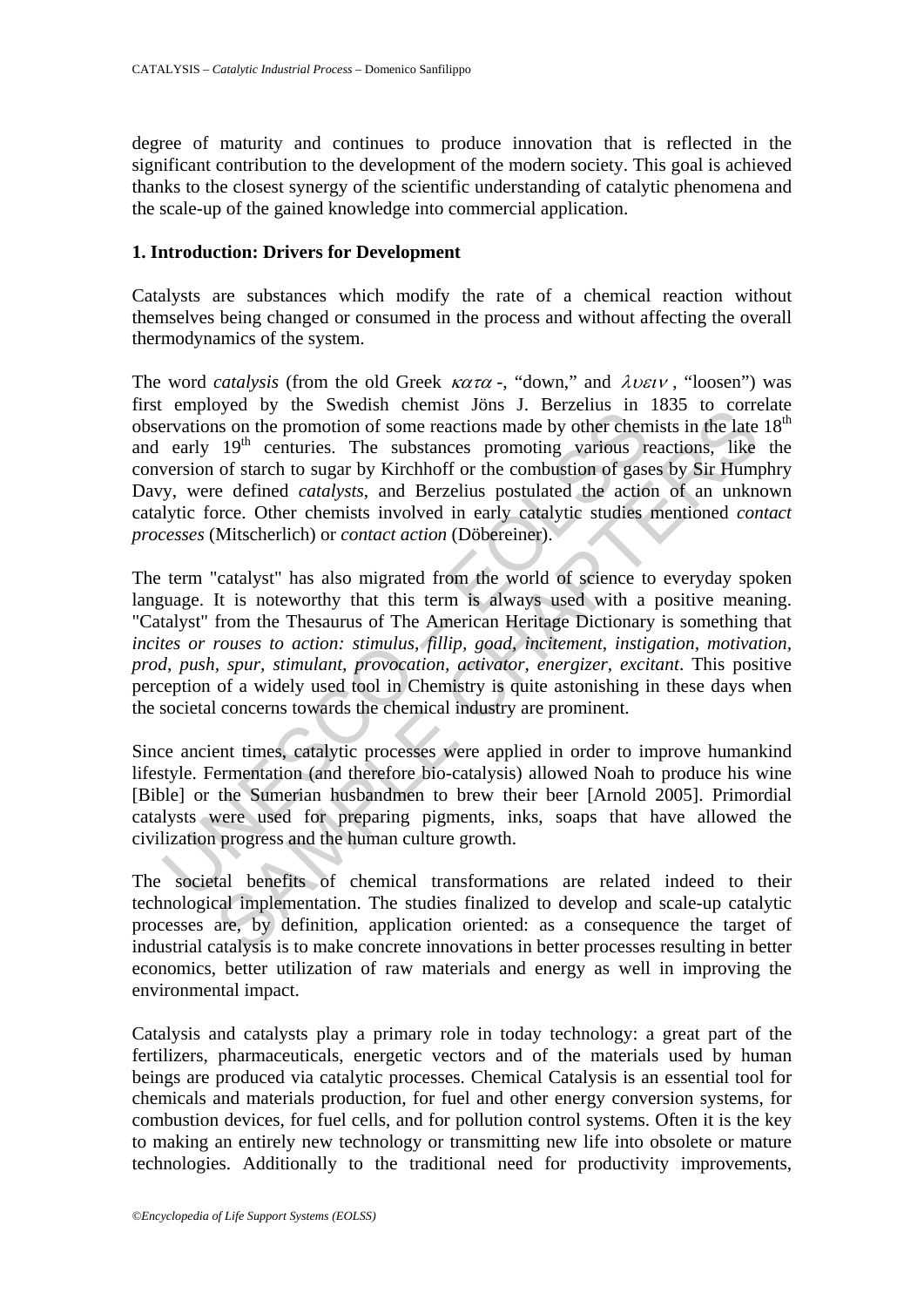environmental drivers, energy saving, and industrial safety bring new aspects to the importance of catalytic innovation [Dautzenberg 2004].

Table 1 [Stoltze 2006, Sanfilippo 1997] shows a historical summary of the development of industrial processes and how catalysis has a tremendous impact on the human activities as concerns economic development, environment preservation and, more broadly, societal progress. Since the middle of the  $20<sup>th</sup>$  century, catalysis has undergone remarkable development both from the point of view of fundamental knowledge and from that of its applications. Between 1930 and the early 1980s, the chemical process and petroleum refining industries introduced 63 major products and 34 major process innovations. More than 60% of those products and 90% of the processes relied on catalysis for synthesis reactions [SRI 1996].

| Year      | <b>Process</b>                                         | <b>Catalyst</b>                      |  |  |
|-----------|--------------------------------------------------------|--------------------------------------|--|--|
| 1750      | $H2SO4$ lead chamber process                           | NO/NO <sub>2</sub>                   |  |  |
| 1796      | von Marum: dehydrogenation of alcohols                 | Metals.                              |  |  |
| 1817      | H. Davy: oxidation of methane                          | Pt wires                             |  |  |
| 1824      | W. Henry: oxidations                                   | Pt on clay                           |  |  |
| 1825-1833 | Michael Faraday: ignition of $H_2$ in air              | Pt                                   |  |  |
| 1831      | Philip: patent on oxidation of sulfur dioxide          | Pt                                   |  |  |
| 1836      | Berzelius defines catalysis (J.Berzelius:              |                                      |  |  |
|           | Ann Chim Phys 61 (1936) 146                            |                                      |  |  |
| 1870      | $SO2$ oxidation                                        | Pt                                   |  |  |
| 1875      | Squire and Messel: industrial oxidation of             | Pt                                   |  |  |
|           | SO <sub>2</sub>                                        |                                      |  |  |
| 1879      | Clemens Winkler: contact process for                   |                                      |  |  |
|           | sulfuric acid synthesis                                |                                      |  |  |
| 1880      | Deacon process (Cl <sub>2</sub> from HCl)              | ZnCl <sub>2</sub> /CuCl <sub>2</sub> |  |  |
| 1885      | Gottlieb<br>Daimler:<br>Benz<br>Karl<br>and            |                                      |  |  |
|           | automobile gasoline                                    |                                      |  |  |
| 1885      | Claus process $(H_2S \text{ and } SO_2 \text{ to } S)$ | <b>Bauxite</b>                       |  |  |
| 1889      | L. Mond and C. Langer: Methane steam                   | Ni                                   |  |  |
|           | reforming                                              |                                      |  |  |
|           | BASF: Industrial synthesis of sulfuric acid            | Pt                                   |  |  |
| 1895      | Fritz Haber: production of small amounts of            | Fe                                   |  |  |
|           | NH3 from N2+3H2                                        |                                      |  |  |
| 1900      | Fat hydrogenation                                      | Ni                                   |  |  |
|           | Methane from syngas                                    | Ni                                   |  |  |
| 1902      | Hydrogenation<br>Sabatier, Sanderens:<br>of            | Ni                                   |  |  |
|           | alkenes                                                |                                      |  |  |
|           | Ostwald Nitric acid synthesis by oxidation             | Pt                                   |  |  |
|           | of ammonia                                             |                                      |  |  |
| 1903      | Fritz Haber and Walther: high pressures                |                                      |  |  |
|           | key to ammonia synthesis.                              |                                      |  |  |
| 1908      | Carl Bosch: development of the industrial              |                                      |  |  |
|           | synthesis of ammonia at BASF                           |                                      |  |  |
| 1909      | Mittasch develops industrial catalyst for              |                                      |  |  |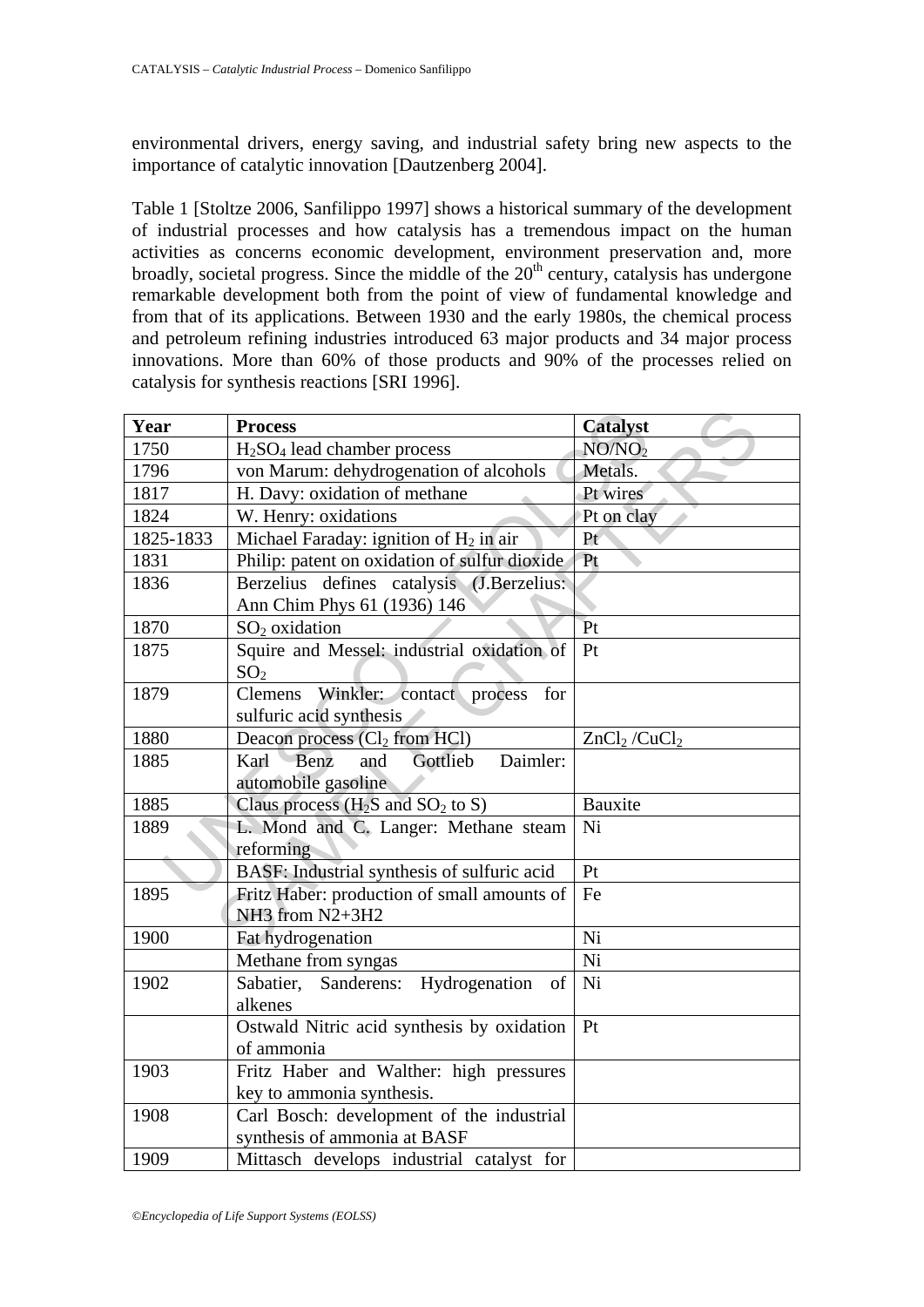|            | NH3 synthesis at BASF.                            |                  |  |
|------------|---------------------------------------------------|------------------|--|
|            | Dieffenbach and W. Moldenhauer:<br>$O_{\alpha}$   |                  |  |
|            | Steam reforming patent                            |                  |  |
| 1910       | BASF plant in Ludwigshafen for NH <sub>3</sub> by | Fe               |  |
|            | the Haber process.                                |                  |  |
|            | Coal liquefaction                                 | Fe               |  |
|            | Upgrading coal liquids                            | WS <sub>2</sub>  |  |
| 1913       | Nitric acid industrial production by BASF         |                  |  |
|            | (Ostwald process).                                |                  |  |
|            | $Cl2$ is used as poison gas at Ypres. Haber       |                  |  |
|            | (leading role in the development of               |                  |  |
|            | chemical warfare) wife commits suicide            |                  |  |
|            | when he refused to abandon this work.             |                  |  |
| 1917       | The Chemical Constr. Co. builds an ind.           |                  |  |
|            | nitric acid plant (Ostwald process)               |                  |  |
| 1920       | Methanol synthesis (high pressure)                | Zn, Cr oxide     |  |
|            | Fischer-Tropsch synthesis                         | Promoted Fe, Co  |  |
|            | At General Motors tetraethyl lead as an           |                  |  |
|            | anti-knock additive to gasoline.                  |                  |  |
|            | SO <sub>2</sub> oxidation                         | $V_2O_5$         |  |
|            | The Standard Oil Co (New Jersey) starts           |                  |  |
|            | industrial production of isopropanol from         |                  |  |
|            | petroleum                                         |                  |  |
|            | Acetaldehyde from acetylene                       | $Hg_2+/H_2SO_4$  |  |
| 1930       | Standard Oil of New Jersey: First industrial      |                  |  |
|            | steam reformer installed at Baton Rouge           |                  |  |
|            | Catalytic cracking (fixed bed, Houdry)            | Clays            |  |
|            | Ethylene epoxidation                              |                  |  |
|            | Polyvinyl chloride                                | Ag<br>Peroxide   |  |
|            |                                                   | Peroxide         |  |
|            | Polyethylene (low density, ICI)                   |                  |  |
|            | Oxidation of benzene to maleic anhydride          | V                |  |
|            | Alkylation                                        | $HF/H_2SO_4$     |  |
| 1940       | Hydroformylation, olefin to aldehyde              | Co               |  |
|            | Catalytic reforming (gasoline)                    | Pt               |  |
|            | Cyclohexane oxidation (nylon 66)                  | Co               |  |
|            | Benzene hydrogenation to cyclohexane              | Ni, Pt           |  |
|            | Synthetic rubber, SBR                             | Li, peroxide     |  |
| <b>BNR</b> |                                                   | Peroxide         |  |
|            | Butylrubber                                       | A1               |  |
| 1950       | Polyethylene (high density), Ziegler-Natta        | Ti               |  |
|            | Polypropylene, Ziegler-Natta                      | Ti               |  |
|            | Polybutadiene, Ziegler-Natta                      | Ti               |  |
|            | Hydrodesulfiding (HDS)                            | Co, Mo sulphides |  |
|            | Naphthalene<br>phthalic<br>oxidation<br>to        | V, Mo oxides     |  |
|            | anhydride                                         |                  |  |
|            | Ethylene oxidation to acetaldehyde                | Pd, Cu           |  |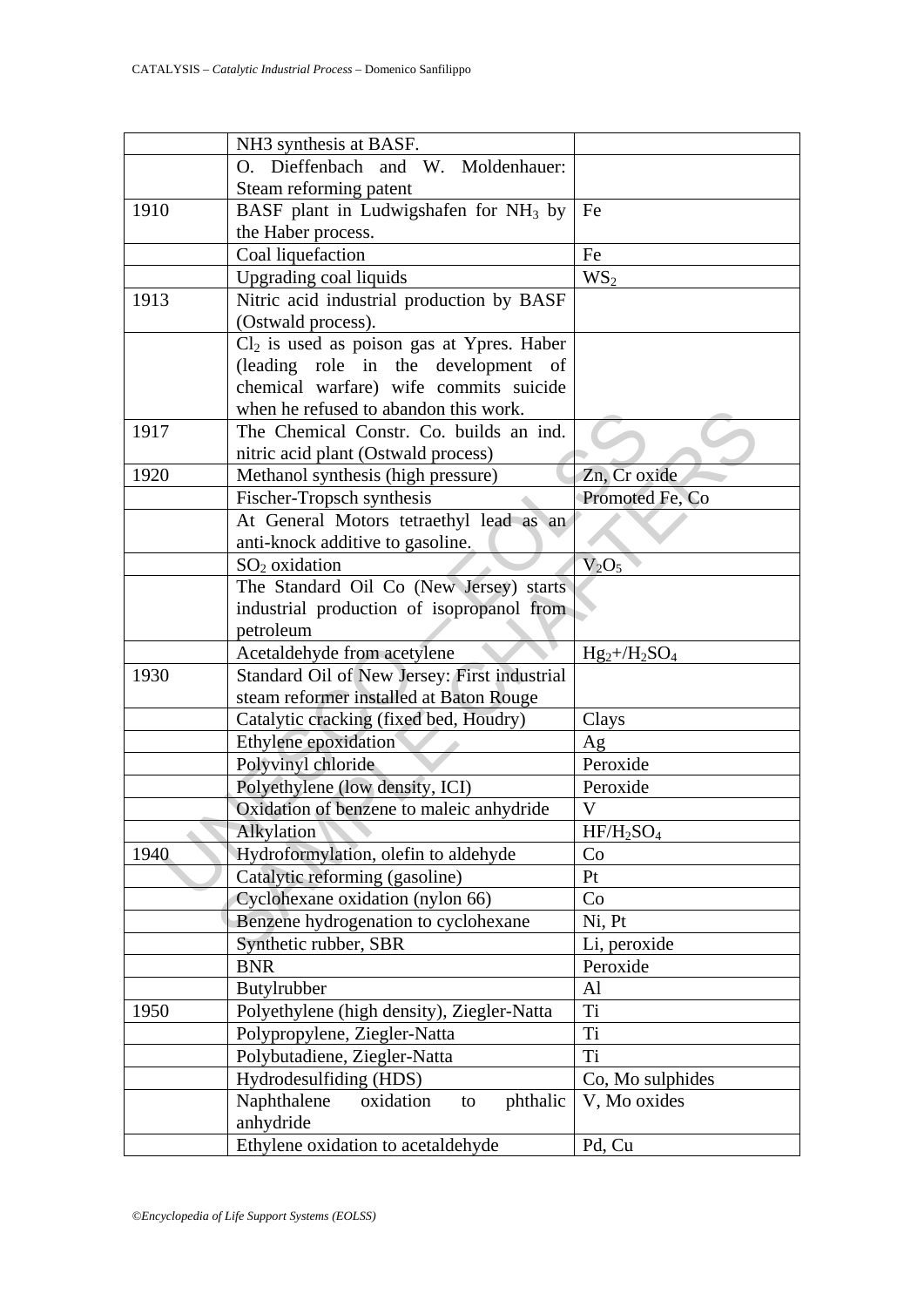|      | p-Xylene oxidation to terephthalic acid                        | Co, Mn            |  |
|------|----------------------------------------------------------------|-------------------|--|
|      | Ethylene oligomerization                                       | Co                |  |
|      | Hydrotreating of naphtha                                       | $Co-Mo/Al_2O_3$   |  |
| 1960 | Butene oxidation to maleic anhydride                           | V, P oxides       |  |
|      | ICI: First steam reformer operating at high                    | Ni                |  |
|      | pressure (15 atm)                                              |                   |  |
|      | ACN (ammoxidation of propylene - Sohio)                        | Bi, Mo oxides     |  |
|      | Propylene oxidation to acrolein/acrylic acid                   | Bi, Mo oxides     |  |
|      | Xylene hydroisomerization                                      | Pt                |  |
|      | Propylene metathesis                                           | W, Mo, Re         |  |
|      | Adiponitrile (butadiene hydrocyanation)                        | Ni                |  |
|      | Improved reforming catalysts                                   | Pt, $Re/Al_2O_3$  |  |
|      | Improved cracking catalysts                                    | Zeolites          |  |
|      | Acetic acid from MeOH (carbonylation)                          | Co                |  |
|      | Vinyl chloride via ethylene oxychlorination                    | Cu chloride       |  |
|      | Ethylene oxidation to vinyl acetate                            | Pd/Cu             |  |
|      | o-Xylene oxidation to phthalic anhydride                       | V, Ti oxides      |  |
|      | Propylene oxidation to propylene oxide                         | Mo                |  |
|      | Hydrocracking                                                  | $Ni-W/Al2O3$      |  |
|      | HT water-gas shift process                                     | $Fe2O3/Cr2O3/MgO$ |  |
|      | LT water-gas shift process                                     | $CuO/ZnO/Al_2O_3$ |  |
| 1970 | Methanol synthesis (low pressure, ICI)                         | Cu-Zn-Al oxide    |  |
|      | Acetic acid (MeOH carbonylation, low                           | Rh                |  |
|      | pressure process, Monsanto)                                    |                   |  |
|      | Improved process for xylene isomerization                      | Zeolite           |  |
|      | ethylene oligomerization/<br>-Alkenes via                      | Ni, Mo            |  |
|      | isomerization/metathesis (SHOP)                                |                   |  |
|      | Improved hydroformylation                                      | Rh                |  |
|      | Auto exhaust gas catalysts                                     | Pt/Rh             |  |
|      | L-DOPA (Monsanto)                                              | Rh                |  |
|      | Hydroisomerization                                             | Pt/zeolite        |  |
|      | Selective reduction of NO <sub>x</sub> (with NH <sub>3</sub> ) | $V_2O_5/TiO_2$    |  |
| 1980 | Gasoline from MeOH process (Mobil)                             | Zeolite           |  |
|      | Vinyl acetate (ethylene - acetic acid)                         | Pd                |  |
|      | Methylacetate (carbonylation)                                  | Rh                |  |
|      | Methylacrylate via t-butanol oxidation                         | Mo oxides         |  |
|      | Improved coal liquefaction                                     | Co, Mo sulphides  |  |
|      | Diesel fuel from syngas                                        | Co                |  |
| 1990 | Polyketone (from CO and ethylene)                              | Pd                |  |

Table 1. Historical summary of the development of industrial catalytic processes

The use of catalytic reaction technology is essential for the economic viability of the chemical manufacturing industry. In addition, catalysts are critical keys in controlling emissions of gaseous pollutants to the atmosphere, most notably from automobiles and electric power plants. More than 90% of all molecules of current transportation fuels at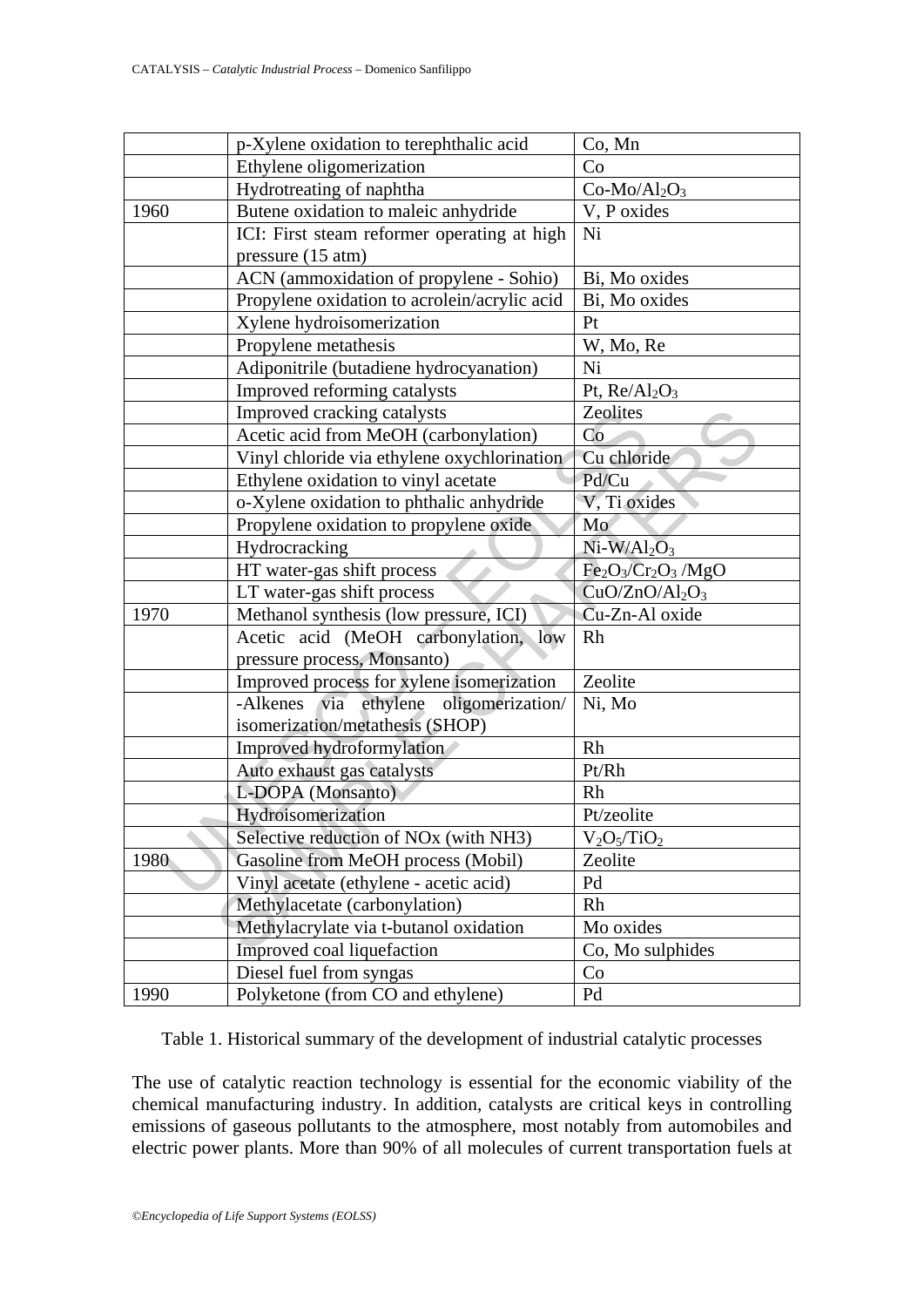some point during their manufacture have passed over at least one catalyst, some 80% of all chemical products are manufactured with the aid of catalysis and more than 20% of all industrial products rely on catalytic reaction technology [Marcilly 2003, SRI 1996].

Catalytic processes require the existence of a very particular industry for catalyst manufacture. This sector is a highly specialized and diversified business. About 100 companies worldwide, less than 20 are the major ones, have some degree of capability in the production of catalysts on their own technologies or as toll manufacturers. The worldwide market value for catalysts was reported to be over \$14 billion in 2006. Table 2 shows the value of the global catalyst market and the relevant Average Growth Rate (AGR) in the main fields and processes of current catalyst applications [TCGR 2004]. Since the cost of catalyst ranges typically from 0.1% (petroleum refining) to 0.22% (petrochemicals) of the product value [Rabo 1993], it can be estimated that catalysts induce a market of manufactured goods exceeding \$7,500 billion yearly.

| Since the cost of catalyst ranges typically from 0.1% (performing refining) to 0.22                    |        |        |        |             |  |  |  |  |
|--------------------------------------------------------------------------------------------------------|--------|--------|--------|-------------|--|--|--|--|
| (petrochemicals) of the product value [Rabo 1993], it can be estimated that cataly                     |        |        |        |             |  |  |  |  |
| induce a market of manufactured goods exceeding \$7,500 billion yearly.                                |        |        |        |             |  |  |  |  |
|                                                                                                        | 2003   | 2006   | 2009   | AGR 2003-09 |  |  |  |  |
| Refining                                                                                               | 2,464  | 2,682  | 2,946  | 3.3%        |  |  |  |  |
| Petrochemicals                                                                                         | 2,195  | 2,340  | 2,491  | 2.2%        |  |  |  |  |
| Polymers                                                                                               | 2,568  | 2,999  | 3,425  | 5.6%        |  |  |  |  |
| Fine Chem. & Interm. and Others                                                                        | 1,276  | 1,621  | 1,965  | 9.0%        |  |  |  |  |
| Environmental                                                                                          | 3,581  | 5,028  | 5,704  | 9.9%        |  |  |  |  |
| Total                                                                                                  | 12,084 | 14,670 | 16,531 | 6.1%        |  |  |  |  |
| Table 2. Global Catalyst Market Value 2003-2009 (Mil \$)                                               |        |        |        |             |  |  |  |  |
| TO ACCESS ALL THE 29 PAGES OF THIS CHAPTER,<br>Visit: http://www.eolss.net/Eolss-sampleAllChapter.aspx |        |        |        |             |  |  |  |  |
| <b>Bibliography</b><br>Bible, Genesis 9, 20                                                            |        |        |        |             |  |  |  |  |

### Table 2. Global Catalyst Market Value 2003-2009 (Mil \$)

## TO ACCESS ALL THE **29 PAGES** OF THIS CHAPTER,

#### **Bibliography**

Bible, Genesis 9, 20

Arnold John P. (2005) *Origin and History of Beer and Brewing: From Prehistoric Times to the Beginning of Brewing Science and Technology*. ISBN 0-9662084-1-2

Dautzenberg F. M., Angevine P. J. (2004). *Encouraging innovation in catalysis* Cat. Today, **93-95**, 3-16

Stolze P. (2006) http://www.nottingham.ac.uk/~eczehl/catalysis/history.htm

Sanfilippo D. (1997) *The catalytic process from laboratory to the industrial plant*, Cat Today **34**, 1-2, 259-557

SRI (Stanford Research Institut) (1996) *Catalysts* Process Economics Program Report 153A. A multiclient study on catalyst market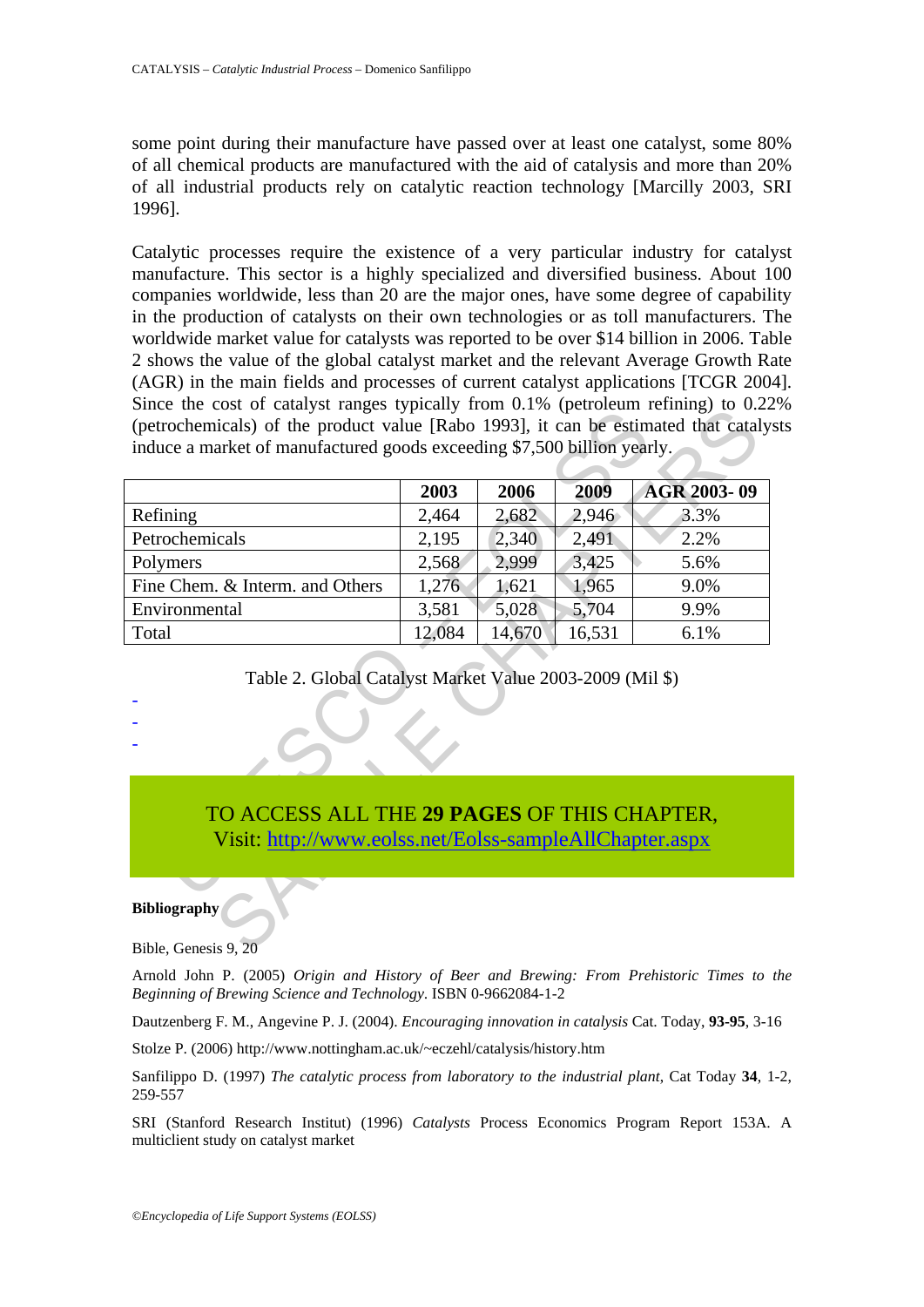Marcilly C. (2003), *Present status and future trends in catalysis for refining and petrochemicals*, J. Cat. **216**, 1-2, 47-62

TCGR (The Catalyst Group Resources) (2004): *Intelligence Report - Business shifts in Global Catalytic Process Industries 2003-2009*

Rabo J.A. (1993) *New Frontiers in Catalysis* Proceedings 10<sup>th</sup> Int. Cong. on Catalysis, Budapest 19-24 July 1992 Ed. Guczi, et al... Elsevier

Rifkin J. (2002) *The Hydrogen Economy* Penguin Putnam Inc.

EIA Energy Information Administration DOE (2007). *International Energy Outlook 2007*

Holmgren J. et al. (2007) *A New Development in Renewable Fuels: Green Diesel* NPRA Annual Meeting March 18-20, 2007 San Antonio, TX Paper AM-07-10

Federchimica (2004) *Chemical Industry in numbers*. Responsible Care Program

Sanfilippo D., Miracca I. Di Girolamo M. (2005) *Engineering alkanes to olefins and higher value chemicals* in Sustainable Strategies for up-grading Natural Gas: Fundamentals, Challenges and Opportunities. Derouane et al. Eds. NATO ASI Mathematics, Physics and Chemistry **191**, 217-247 (Springer)

Rabo J.A., Schoonover M.W. (2001) *Early discoveries in zeolite chemistry and catalysis at Union Carbide, and follow-up in industrial catalysis.* Appl. Cat. A Gen. **222**, 1-2, 261-275

Kaminsky W. (2000) Polymerization catalysis, Cat. Today **62**, 1, 23-34 doi:10.1016/S0920- 5861(00)00406-5

Sanfilippo D., Miracca I. D (2006) *Dehydrogenation of paraffins: synergies between catalyst design and reactor engineering* Cat. Today **111**, 1-2, 133-139

L. Guczi, R. A., Van Santen, K. V. Sarma. *Low-Temperature Coupling of Methane* Catal. Rev.-Sci. Eng. **38** (1996), 249

Rostrup-Nielsen J. R.,. (2005) *Natural Gas: Fuel or Feedstock* in Sustainable Strategies for up-grading Natural Gas: Fundamentals, Challenges and Opportunities. Derouane et al. Eds. NATO ASI Mathematics, Physics and Chemistry, **191**, 3-24 (Springer)

Rostrup-Nielsen J. R., Alstrup I. (1999) *Innovation and science in the process industry Steam reforming and hydrogenolysis* Cat. Today **53**, 3, 311-316

mppo D., winacea 1. D Glodalino Mt. (2005) *Engineering diskates to oney*<br>iticals in Sustainable Strategies for up-grading Natural Gas: Fundament<br>turnities. Derouane et al. Eds. NATO ASI Mathematics, Physics and Ch<br>nest)<br>i I, Miracea I. D. Gironamo M. (2005) *Empineering alikanes to olegins and nigner*<br>1. Sustainable Strategies for up-grading Natural Gas: Fundamentals, Challenges<br>5. Derouane et al. Eds. NATO ASI Mathematics, Physics and Chem Lange J-P. (2005) *Economics of alkane conversion: Economic guidelines and techno-economical evaluation of alkane conversion processes.* In Sustainable Strategies for up-grading Natural Gas: Fundamentals, Challenges and Opportunities. Derouane et al. Eds. NATO ASI Mathematics, Physics and Chemistry **191**, 51-83 (Springer)

Blaser H-U. (2000) *Heterogeneous catalysis for fine chemicals production* Cat. Today **60**, 3-4 161-165

Cornils B., Herrmann W, A. (2003) Concepts in homogeneous catalysis: the industrial view J. Cat. **216**, 1-2, 23-31

Centi G., Ciambelli P., Perathoner S., Russo P. (2002) *Environmental catalysis: trends and outlook.* Cat. Today **75**, 1-4, 3-15

EIRMA (European Industrial Research Management Association) (1998) *Creativity and Innovativeness*. Workshop Report IX EIRMA 34, Rue de Bassano Paris

Roussel P.A., Saad K.N., Erikson T.J. (1991) *Third Generation R&D*, Arthur D. Little Inc. Harvard Business School Press, Boston

Hoyle W. (1997), *Pilot Plants and Scale-up of Chemical Processes* Special Publication No. 195. The Royal Society of Chemistry

Nauman B.E. (2002), *Chemical Reactor Design, Optimization, and Scaleup*, McGraw-Hill,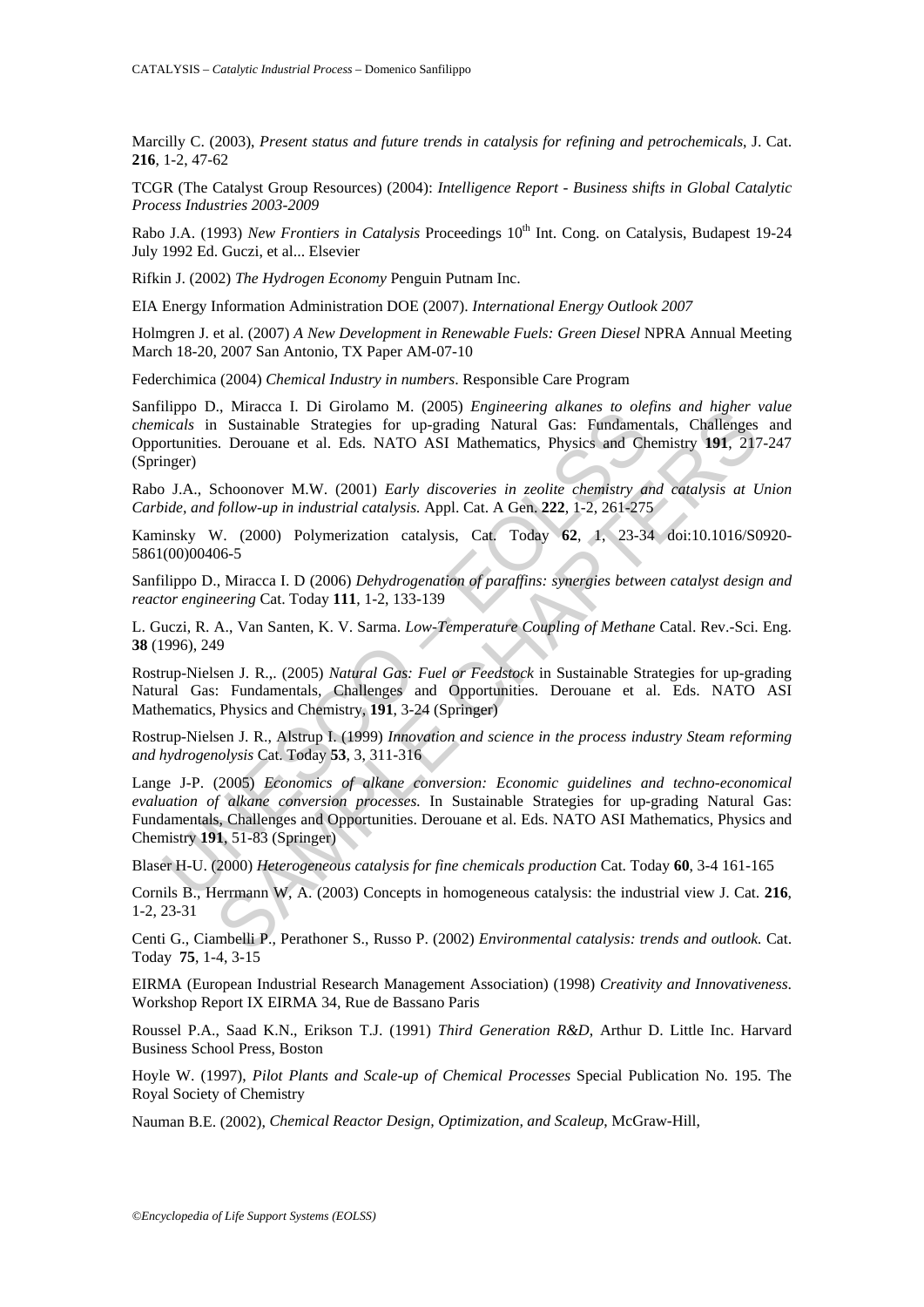Nørskov J.K., Hammer B. (2000) *Theoretical surface science and catalysis—calculations and concepts* Adv. Cat. **45**, 71-129

Schmidt L.D. (1998) *The engineering of chemical reactions*. Oxford University Press New York Oxford

Missen R.W., Mims C.A., Saville B.A. (1999) *Introduction To Chemical Reaction Engineering And Kinetics* John Wiley & Sons, Inc.

Newnan D.G. (2004) *Engineering Economic Analysis*. Oxford University Press, Inc. - New York (USA)

Behrens W., Hawranek P.M. (1995). *Manual for the Preparation of Industrial Feasibility Studies*.UNIDO, Vienna ISBN 92-1-106269-1;

Boer F. P. (2005) *Research is an investment, not an expense* Appl. Cat. A: Gen. **280**, 1, 3-15

Douglas J.M. (1988) *Conceptual design of Chemical Processes*. McGraw-Hill

Clausen B. et al. (2006) *Frontiers in Catalysis: A Molecular View of Industrial Catalysis* Cat. Today **111**, 1-2,

Song C. (2006) *Global challenges and strategies for control, conversion and utilization of CO<sub>2</sub> for sustainable development involving energy, catalysis, adsorption and chemical processing*. Cat. Today, **115**, 1-4, 2-32

Somorjai G.A., McCrea K. (2001) *Roadmap for catalysis science in the 21st century: a personal view of building the future on past and present accomplishments* Appl. Cat. A: Gen., **222**, 1-2, 3-18

Armor J.N. (1999) *The multiple roles for catalysis in the production of H2* Appl. Cat. A: Gen. **176**, 2, 159-176

Murzin D.Y. (2006) *Chemicals from renewables and biomass: Role of catalysis*,  $4<sup>th</sup> EFCATS$  School on Catalysis: catalyst design - from molecular to industrial level. St. Petersburg, Russia Sept. 20-24, 2006 Boreskov Institute of Catalysis

Thomas S.M., DiCosimo R., Nagarajan V. (2002) *Biocatalysis: applications and potentials for the chemical industry*. Trends in Biotechnology , **20**, 6, 238-242

Dalmon J.A. et al. (2007) *Oxidation in catalytic membrane reactors* Appl. Cat. A: Gen. **325**, 2, 198-204

(C. (2006) *Global challenges and strategies for control, conversion and*<br>tinable development involving energy, catalysis, adsorption and chemical p<br>1-4, 2-32<br>orjai G.A., McCrea K. (2001) *Roadmap for catalysis science in* 06) *Global challenges and strategies for control, conversion and utilization of Co<br>tevelopment involving energy, catalysis, adsorption and chemical processing. Cat. To<br>2<br>A., McCrea K. (2001) <i>Roadmap for catalysis scienc* Harmsen G.J., (2007) *Reactive distillation: The front-runner of industrial process intensification A full review of commercial applications, research, scale-up, design and operation*, Chem. Eng. Proc. **46**, 9, 774-780

Mazanec T. (2007) *High Intensity Olefin Production in Microchannel Reactors* AIChE Meeting, Houston, TX April 2007

#### **Biographical Sketch**

**Domenico Sanfilippo** was born in Catania (Italy) in 1945 and got the Doctorate in Industrial Chemistry from the University of Catania in 1969.

He joined Snamprogetti S.p.A., Milan (Italy) in 1970. Currently he is Manager of Onshore Technologies. The position covers the management of proprietary technologies, including Urea, High Quality fuels Components, Styrene Monomer, Dehydrogenation, etc. used for the company activities of licensing out and EPC contracting. He is responsible of the R&D of new technologies. Previously he has been Manager of the Research Laboratories and of the Catalysis Center.

He is Contract Professor of Industrial Chemistry at the University of Messina and of Scale-up of Chemical Plants at the University of Genoa.

In his career he has actively contributed to the development of several commercial technologies with respect to the aspects involving catalysis, reactor engineering and process development, as well the management of the projects. Some examples are the dehydrogenation of paraffins, new styrene synthesis, high-octane gasoline components, new hydrogen technologies, methanol and higher alcohol synthesis, ethylene oxide and glycol processes. Main fields of interest include the technical, economical & environmental aspects of fuels, Natural Gas, Refinery and Petrochemical Processes.